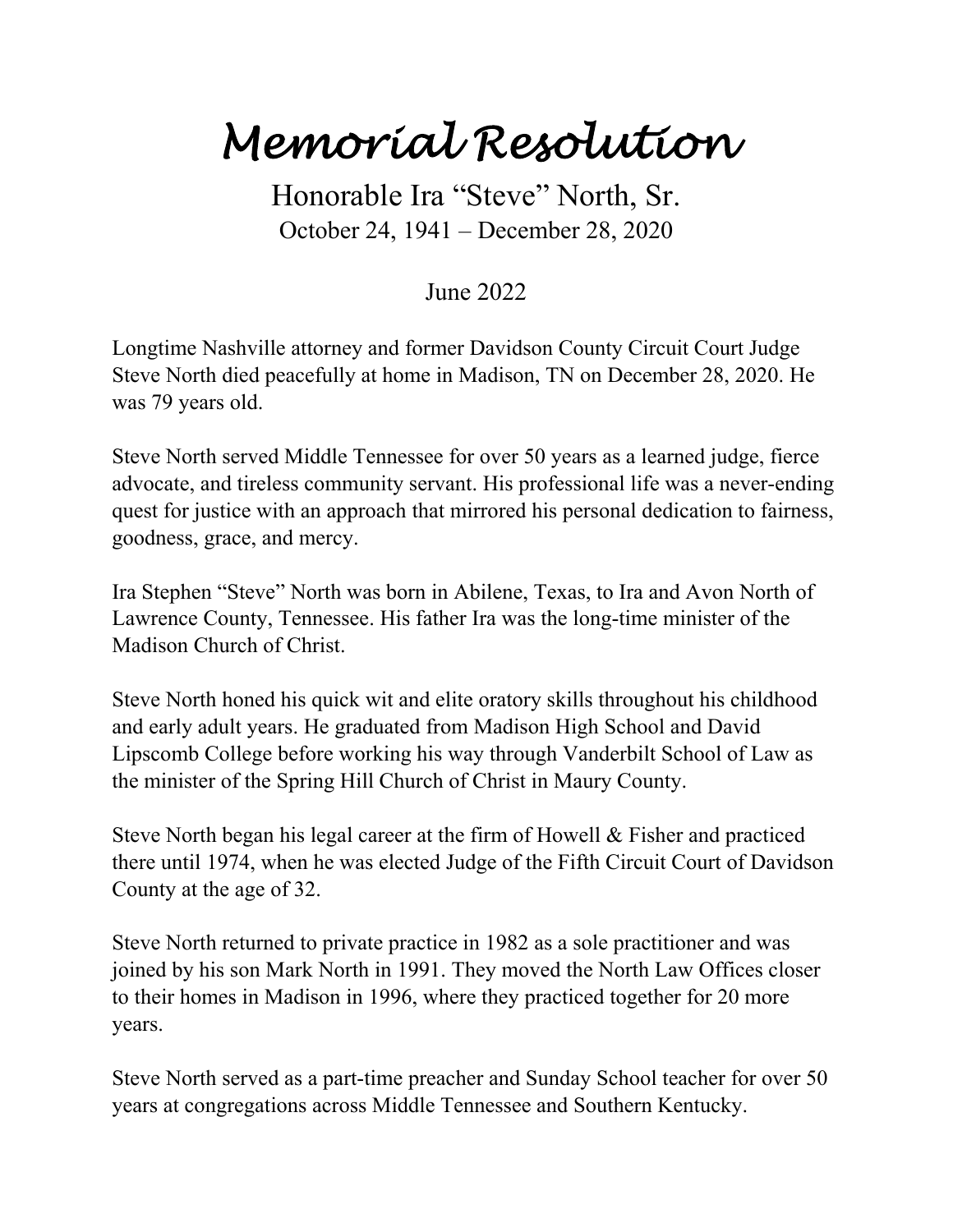Steve North was a well-respected member of the Madison and Metro Nashville community, known for his work and contributions to nonprofit organizations and local politics.

Steve North served on the Metro Sports Authority, providing his wisdom and unique thoughtful perspective during a time when professional sports in Nashville was growing.

He voluntarily and regularly participated in community meetings and organizations, and was kind, direct, and always helpful.

In addition to his contributions to local politics, Steve North actively helped his wife Jo Ann North become Metro Nashville's and Tennessee's first woman elected to countywide office in 1979, when she was elected to an At-Large seat on the Metro Council. She went on to serve three terms as At-Large Council Member. This was an integral part of his legacy, as well as an historic event for the city and the state.

Steve North was a good man. His generosity, community spirit, kindness, and firm handshake will be greatly missed.

Steve North was a husband, a father, a grandfather, a great-grandfather, an uncle, a brother, an advisor, and a friend.

Steve North is survived by his wife of 58 years Jo Ann North; his brother Phillip L. North (Dale); his sister Dolley North Rennie (Robert); his sons Ira Stephen North, Jr., Don Mark North (Kristin) and David Paul North (Cherri Beth); grandchildren Anthony North (Alison), Karly North, Lara Harris (Will), JoCee North, Lily North and Myra North; and great-grandchildren Carter North, Ian North, Grace Harris and Ashton North; and he was widely known as "Pop".

Steve North was preceded in death by his parents Ira and Avon North and his brother K. Timothy North, M.D.

THEREFORE, BE IT RESOLVED by the Tennessee Judicial Conference that the foregoing Memorial Resolution in honor of Ira Stephen "Steve" North, Sr.